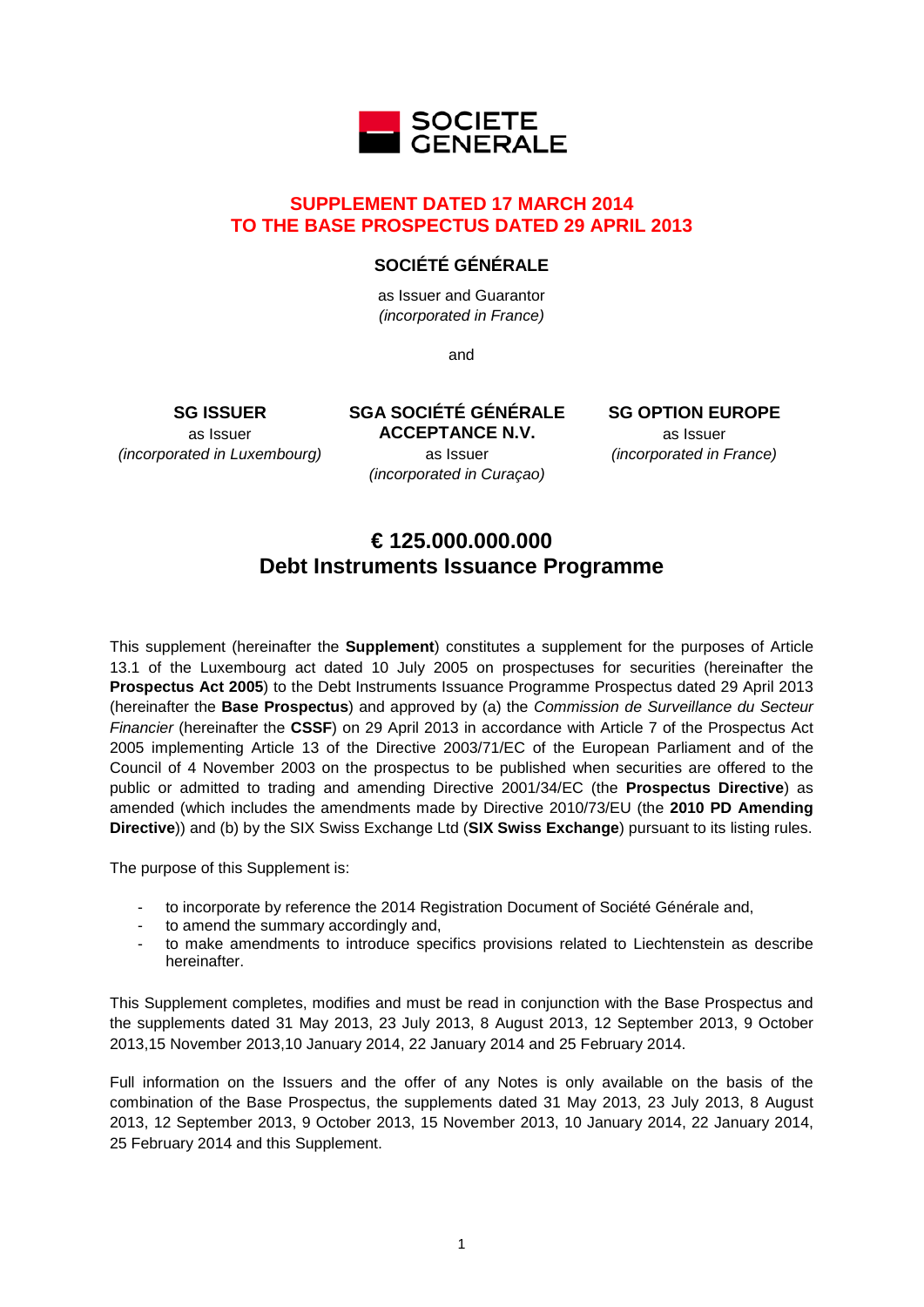Unless otherwise defined in this Supplement, terms used herein shall be deemed to be defined as such for the purposes of the relevant Terms and Conditions of the Notes set forth in the Base Prospectus.

To the extent that there is any inconsistency between (i) any statement in this Supplement and (ii) any other statement in the Base Prospectus, the statements in (i) above will prevail.

To the best of the knowledge and belief of each Issuer and the Guarantor, no other significant new factor, material mistake or inaccuracy relating to information included in the Base Prospectus has arisen or been noted, as the case may be, since the publication of the present supplement.

In accordance with Article 13.2 of the Prospectus Act 2005, investors who have already agreed to purchase or subscribe for the securities before this Supplement is published have the right, exercisable within a time-limit of two business days after the publication of this Supplement (no later than 19 March 2014) to withdraw their acceptances.

# **DOCUMENT INCORPORATED BY REFERENCE**

The following document which has been previously published or is published simultaneously with this Supplement and has been filed with the CSSF shall be deemed to be incorporated by reference into, and to form part of, this Supplement:

- the English version of the 2014 registration document of Société Générale, the French version of which was filed with the *Autorité des marchés financiers* (hereinafter the **AMF**) on 4 March 2014 under No D. 14-0115, except for (i) the inside cover page containing the AMF visa and the related textbox, (ii) the statement of the person responsible for the registration document and the annual financial report made by Mr. Frédéric Oudéa, Chairman and Chief Executive Officer of Société Générale, page 464 and (iii) the cross reference table, pages 468-475 ((i), (ii) and (iii) together hereinafter, the **2014 Excluded Sections**, and the English version of the 2014 registration document of Société Générale without the 2014 Excluded Sections, hereinafter the **2014 Registration Document**).

To the extent that the 2014 Registration Document itself incorporates documents by reference, such documents shall not be deemed incorporated by reference herein as they are not relevant for the investor. Any reference to the 2014 Registration Document shall be deemed to exclude the 2014 Excluded Sections.

# **CROSS REFERENCE LIST RELATING TO SOCIÉTÉ GÉNÉRALE**

References to pages below are to those of the 2014 Registration Document.

| Annex XI of Commission Regulation (EC) N°809/2004 of |                     | 2014         |  |
|------------------------------------------------------|---------------------|--------------|--|
| 29 April 2004                                        |                     | Registration |  |
|                                                      |                     | Document     |  |
| 3.                                                   | <b>RISK FACTORS</b> |              |  |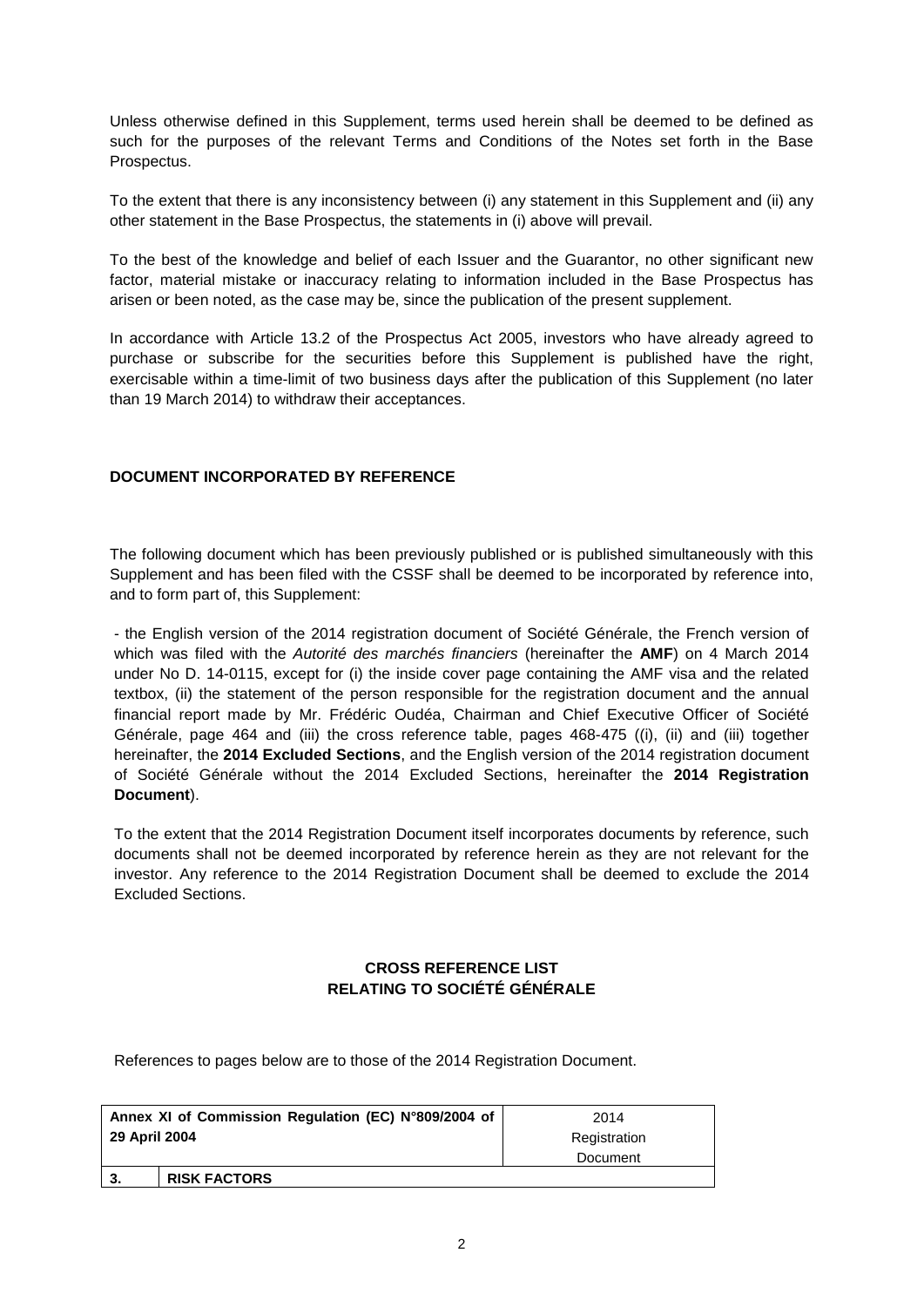| 3.1.   | Prominent disclosure of risk factors that may affect                                               | 56; 107-120; 124-213    |
|--------|----------------------------------------------------------------------------------------------------|-------------------------|
|        | the issuer's ability to fulfil its obligations under the                                           |                         |
|        | securities to investors in a section headed "Risk                                                  |                         |
|        | Factors".                                                                                          |                         |
| 4.     | <b>INFORMATION ABOUT THE ISSUER</b>                                                                |                         |
| 4.1    | History and development of the issuer                                                              | 4;448                   |
| 4.1.1. | the legal and commercial name of the issuer;                                                       | 448                     |
| 4.1.2. | the place of registration of the issuer and its                                                    | 448                     |
|        | registration number;                                                                               |                         |
| 4.1.3. | the date of incorporation and the length of life of the                                            | 448                     |
|        | Issuer, except where indefinite;                                                                   |                         |
| 4.1.4. | the domicile and legal form of the issuer, the                                                     | 448                     |
|        | legislation under which the issuer operates, its                                                   |                         |
|        | country of incorporation, and the address and                                                      |                         |
|        | telephone number of its registered office (or principal                                            |                         |
|        | place of business if different from its registered                                                 |                         |
|        | office).                                                                                           |                         |
| 5.     | <b>BUSINESS OVERVIEW</b>                                                                           |                         |
| 5.1.   | <b>Principal activities</b>                                                                        | $5:46-48$               |
| 5.1.1. | A brief description of the issuer's principal activities                                           | 46-48                   |
|        | stating the main categories of products sold and/or                                                |                         |
|        | services performed;                                                                                |                         |
| 5.1.2. | An indication of any significant new products and/or                                               | 46-48                   |
|        | activities:                                                                                        |                         |
| 5.1.3. | <b>Principal markets</b>                                                                           | 5-22; 372-375           |
|        |                                                                                                    |                         |
| 5.1.4. | The basis for any statements in the registration                                                   | Contents                |
|        | document made by the issuer regarding its                                                          |                         |
| 6.     | competitive position.<br><b>ORGANISATIONAL STRUCTURE</b>                                           |                         |
| 6.1.   | If the issuer is part of a group, a brief description of                                           | $5; 22-23$              |
|        | the group and of the issuer's position within it.                                                  |                         |
| 6.2.   | Whether the issuer is dependent on other entities                                                  | 27-45; 366-371; 424-433 |
|        | within the group                                                                                   |                         |
| 7.     | <b>TREND INFORMATION</b>                                                                           |                         |
| 7.2.   | Information on any known trends, uncertainties,                                                    | 57-58                   |
|        | commitments or<br>demands,<br>events<br>that<br>are                                                |                         |
|        | reasonably likely to have a material effect on the                                                 |                         |
|        | Issuer's prospects for at least the current financial                                              |                         |
|        | year.                                                                                              |                         |
| 9.     | ADMINISTRATIVE, MANAGEMENT AND SUPERVISORY BODIES                                                  |                         |
| 9.1.   | Names, business addresses and functions in the                                                     | 60-81                   |
|        | Issuer of the members of the administrative,                                                       |                         |
|        | management or supervisory bodies, and<br>an<br>indication of the principal activities performed by |                         |
|        | them outside the Issuer where these are significant                                                |                         |
|        | with respect to the Issuer.                                                                        |                         |
| 9.2.   | Administrative,<br>Supervisory<br>Management,<br>and                                               | 69                      |
|        | bodies conflicts of interests.                                                                     |                         |
| 10.    | <b>MAJOR SHAREHOLDERS</b>                                                                          |                         |
| 10.1.  | To the extent known to the issuer, state whether the                                               | 444-445; 449            |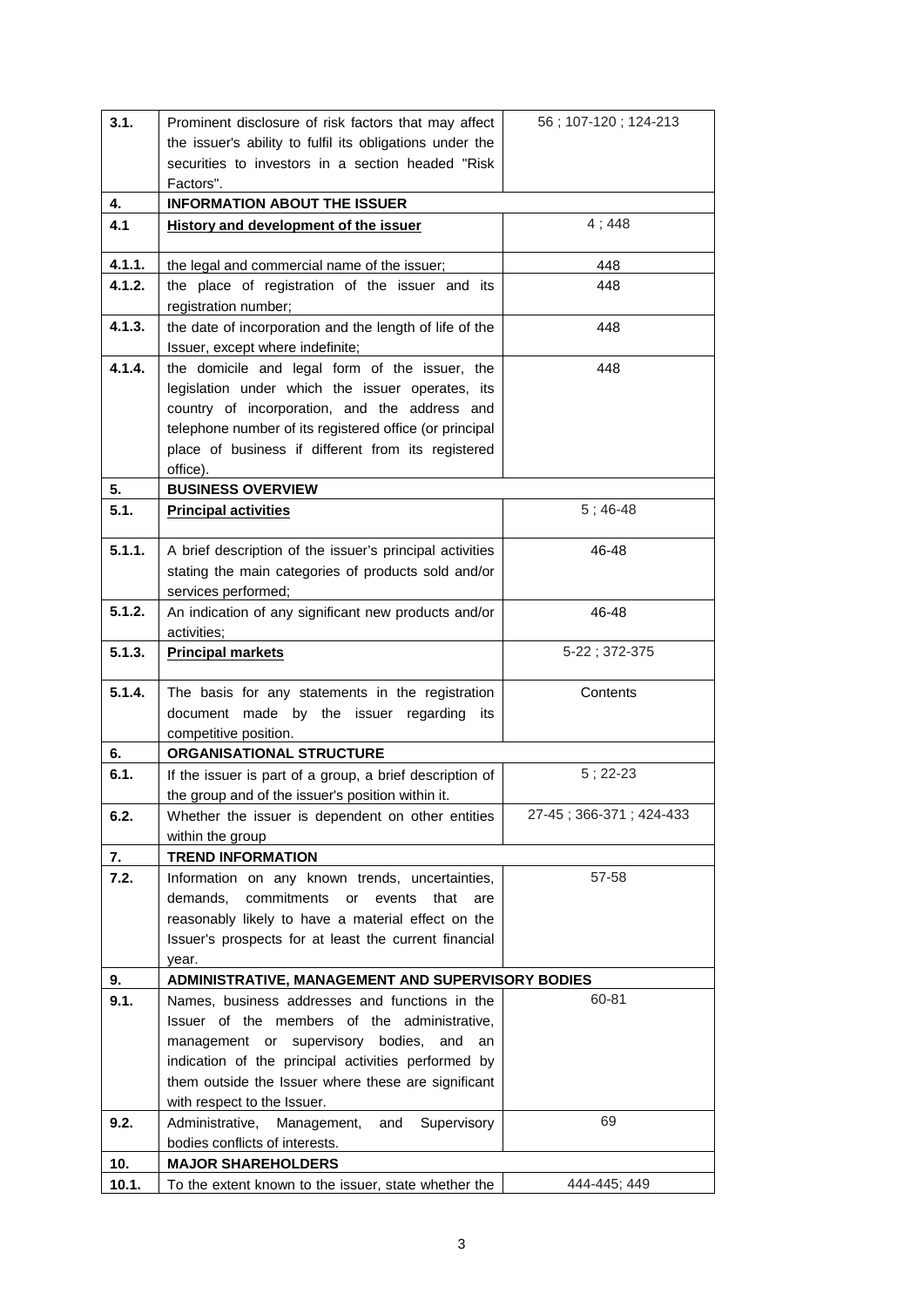|       | issuer is directly or indirectly owned or controlled<br>and by whom, and describe the nature of such |                           |  |  |  |
|-------|------------------------------------------------------------------------------------------------------|---------------------------|--|--|--|
|       | control, and describe the measures in place to<br>ensure that such control is not abused.            |                           |  |  |  |
| 11.   | FINANCIAL, INFORMATION CONCERNING THE ASSETS AND LIABILITIES,                                        |                           |  |  |  |
|       | <b>FINANCIAL POSITION AND PROFITS AND LOSSES OF THE ISSUER</b>                                       |                           |  |  |  |
| 11.1. | <b>Historical financial information</b>                                                              | 266-375 : 380-433 : 469   |  |  |  |
|       |                                                                                                      |                           |  |  |  |
| 11.2. | <b>Audited financial statements</b>                                                                  | 266-375: 380-433          |  |  |  |
|       |                                                                                                      |                           |  |  |  |
|       | Consolidated balance sheet                                                                           | 266-267                   |  |  |  |
|       | Consolidated income statement                                                                        | 268                       |  |  |  |
|       | Cash flow statements                                                                                 | 273                       |  |  |  |
|       | Changes in shareholders' equity                                                                      | 270-272                   |  |  |  |
|       | Notes to the consolidated financial statements                                                       | 274-375                   |  |  |  |
| 11.3. | Auditing of the historical annual financial                                                          | 121-122; 376-377; 434-435 |  |  |  |
|       | information                                                                                          |                           |  |  |  |
|       | Statutory auditor's report on the consolidated                                                       | $376 - 377$ (*)           |  |  |  |
|       | financial statements                                                                                 |                           |  |  |  |
|       | Statutory auditor's report on the financial statements                                               | 434-435 (*)               |  |  |  |
| 11.4. | Age of latest financial information                                                                  | 266; 380                  |  |  |  |
| 11.6. | <b>Legal and arbitration proceedings</b>                                                             | 202-204                   |  |  |  |
|       |                                                                                                      |                           |  |  |  |

(\*) The Issuer takes responsibility for the free translation of the statutory auditor's reports.

The information incorporated by reference that is not included in the cross-reference list, is considered as additional information and is not required by the relevant schedules of the Regulation (EC) 809/2004.

# **AMENDMENT TO THE BASE PROSPECTUS**

#### **1/ Summary**

**Element B.12 in Section B "Issuers and Guarantor" of the Summary of the Programme on page 23 of the Base Prospectus is modified as follows:**

- The table relating to the selected historical key financial information regarding Société Générale is deleted and replaced by the following table:

|                           | Year ended<br>2013<br>(audited<br>accounts) | Year ended<br>$2012*$<br>(audited<br>accounts) |
|---------------------------|---------------------------------------------|------------------------------------------------|
| <b>Results</b> (in EUR M) |                                             |                                                |
| Net Banking Income        | 22,831                                      | 23,110                                         |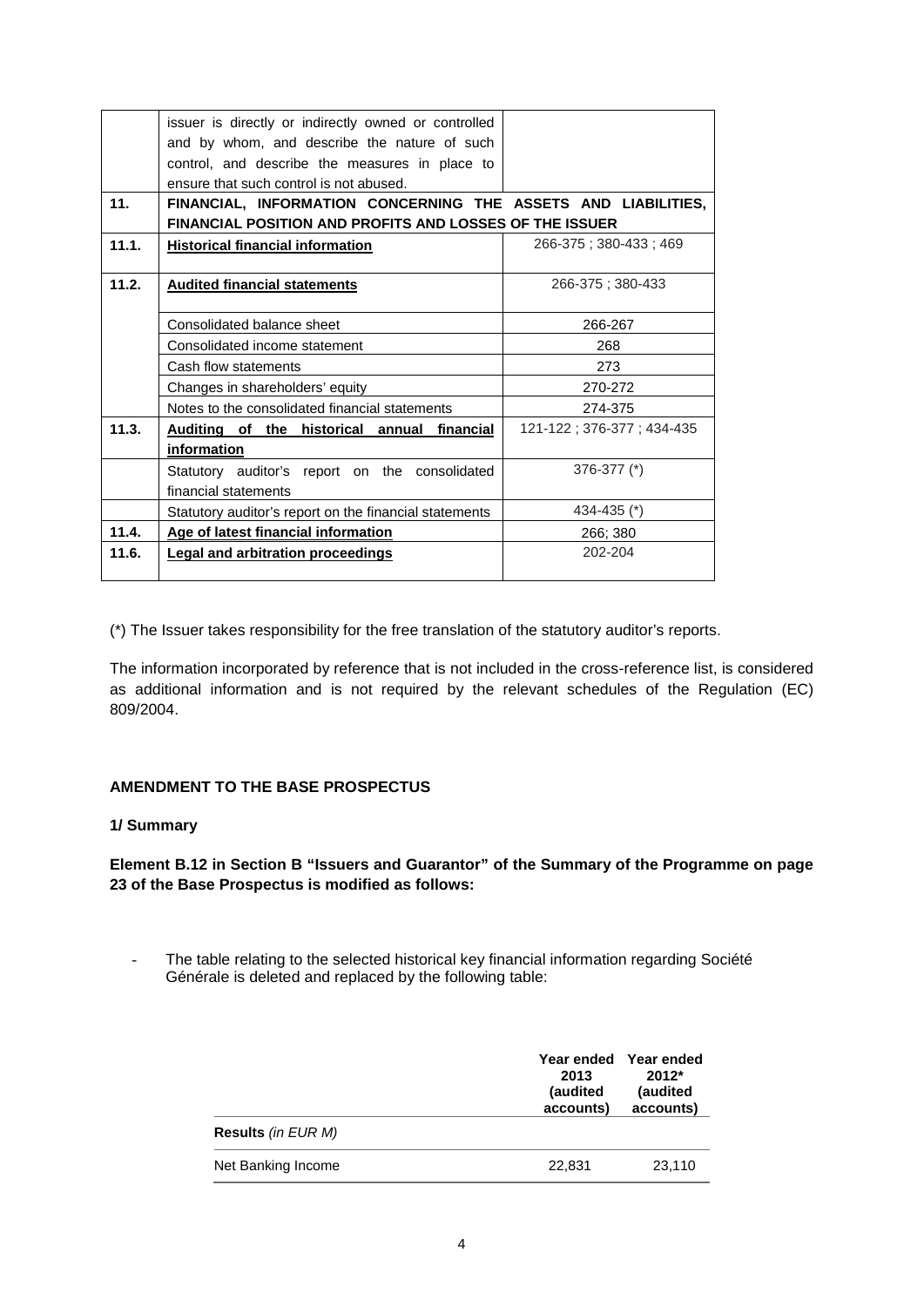| Operating income                                  | 2,380    | 2,737   |
|---------------------------------------------------|----------|---------|
| Net income before non controlling interests       | 2,525    | 1,224   |
| Net income                                        | 2,175    | 790     |
| French retail Banking                             | 1,164    | 1,291   |
| International Retail Banking & Financial Services | 1,020    | 617     |
| <b>Global Banking and Investor Solutions</b>      | 1,337    | 761     |
| Corporate Centre                                  | (1, 346) | (1,879) |
| <b>Activity</b> (in EUR bn)                       |          |         |
| Total assets and liabilities                      | 1,235.3  | 1,250.9 |
| <b>Customer loans</b>                             | 333.5    | 350.2   |
| Customer deposits                                 | 344.7    | 337.2   |
| Equity (in billions of euros)                     |          |         |
| Group shareholders' equity                        | 51.0     | 49.3    |
| Total consolidated equity                         | 54.1     | 53.6    |

\* The data for the 2012 financial year have been restated due to the implementation of the revised IAS 19, resulting in the publication of adjusted data of the previous financial year.

### **Elements B.12 in Section B "Issuers and Guarantor" of the Summary of the Programme on page 25 of the Base Prospectus is modified as follows:**

- Element "Material adverse change in the prospects of the Issuer since the date of its last published audited financial statements" is deleted and replaced as follows:

Not applicable. There has been no material adverse change in the prospects of [Société Générale and its consolidated subsidiaries (taken as a whole) since the date of its last audited financial statements dated 31 December 2013] [SG Issuer] [SGA Société Générale Acceptance N.V.] [SG Option Europe] since the date of its last audited financial statements dated 31 December 2012.

**-** Element "Significant changes in the financial or trading position subsequent to the period covered by the historical financial information" is deleted and replaced as follows:

Not applicable. There has been no significant change in the financial or trading position of [Société Générale and its consolidated subsidiaries (taken as a whole) since the date of its last published financial statements dated 31 December 2013] [SG Issuer] [SGA Société Générale Acceptance N.V.] [SG Option Europe] since the date of its last published financial statements dated 30 June 2013.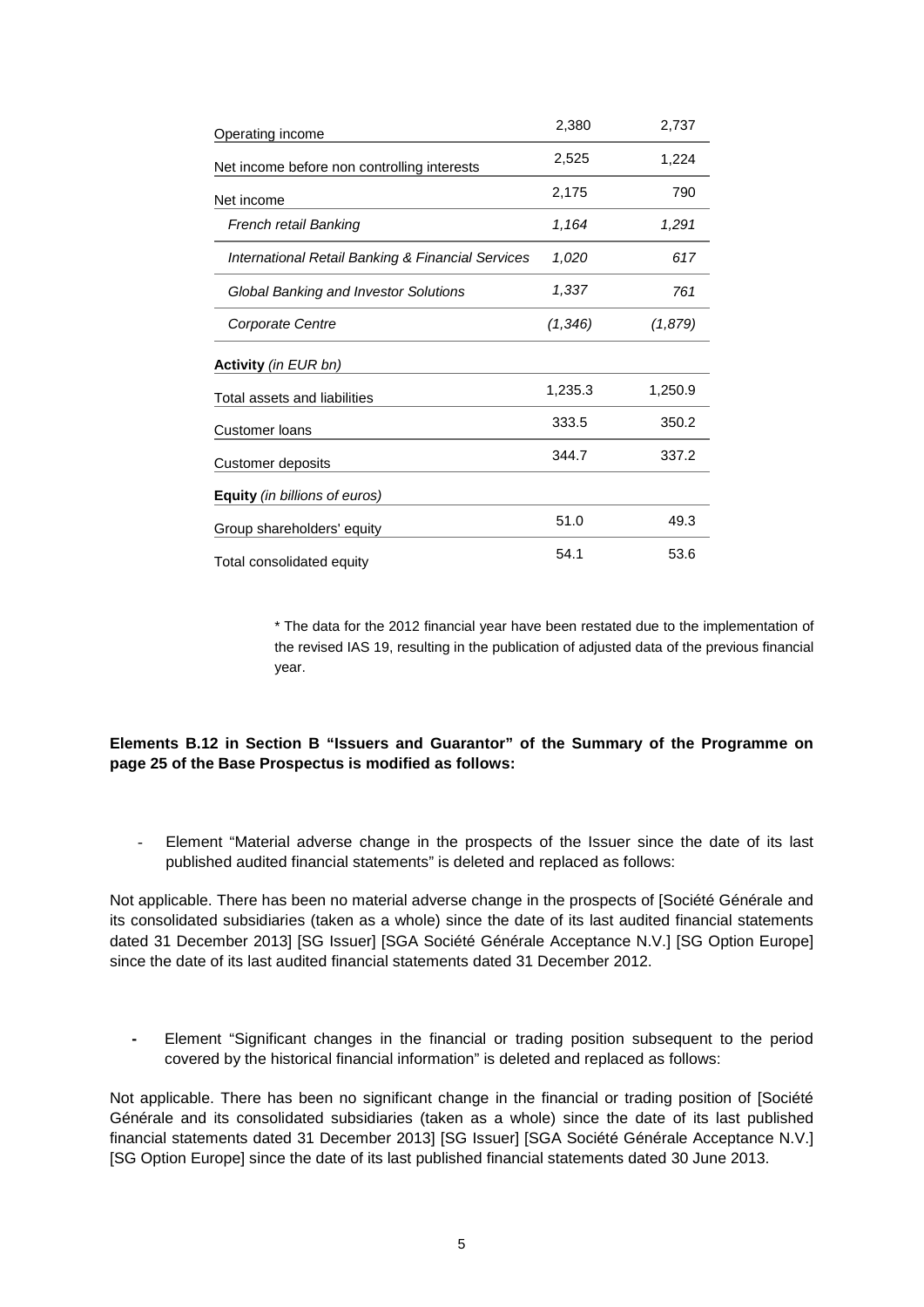#### **2/ General Information**

## **Sub-section 3 of the section "General Information" entitled "NOTIFICATION" on page 810 of the Base Prospectus is deleted in its entirety and replaced by the following:**

"Each Issuer has requested the CSSF to provide the competent authority of France, Austria, Belgium, Czech Republic, Denmark, Federal Republic of Germany, Finland, Ireland, Italy, *Liechtenstein*, The Netherlands, Norway, Portugal, Spain, Sweden and United Kingdom with a certificate of approval attesting that this Base Prospectus has been drawn up in accordance with the Prospectus Directive The CSSF may also be requested to provide the competent authority of any other EEA State with a similar certificate of approval."

## **Sub-section 5 of section "General Information" on page 812 of the Base Prospectus is deleted and replaced as follows:**

There has been no material adverse change in the prospects of (i) Société Générale and its consolidated subsidiaries (taken as a whole) since the date of its last audited financial statements dated 31 December 2013 and (ii) SGA Société Générale Acceptance N.V., SG Option Europe and SG Issuer since the date of their last audited financial statements dated 31 December 2012.

### **Sub-section 6 of Section "General Information" on page 812 of the Base Prospectus is deleted and replaced as follows:**

There has been no significant change in the financial or trading position of (i) Société Générale and its consolidated subsidiaries (taken as a whole) since the date of its last published financial statements dated 31 December 2013 and (ii) SGA Société Générale Acceptance N.V., SG Option Europe and SG Issuer since the date of their last published financial statements dated 30 June 2013.

#### **3/ Pages 102-103 – Section headed "IMPORTANT INFORMATION RELATING TO NON-EXEMPT OFFERS OF NOTES":**

#### **The last paragraph appearing in page 102 is deleted in its entirety and replaced by the following paragraph:**

"(ii) only extends to the use of this Base Prospectus to make Non-exempt Offers of the relevant Tranche of Notes in France, Austria, Belgium, Czech Republic, Denmark, Federal Republic of Germany, Finland, Ireland, Italy, *Liechtenstein*, The Netherlands, Norway, Portugal, Spain, Sweden and United Kingdom, as specified in the applicable Final Terms; and"

#### **4/ Page 735 – Section headed "TAXATION":**

#### **A new sub-section 3.17 is added and set out as follows:**

#### **"3.17 Liechtenstein**

There are no Liechtenstein taxes on the income from the securities withheld at source apart from the case specified below.

Under the Agreement of 7 December 2004 between the European Community and the Principality of Liechtenstein Providing for Measures Equivalent to Those Laid Down in the European Council Directive 2003/48/EC on Taxation of Savings Income in the Form of Interest Payments and the law